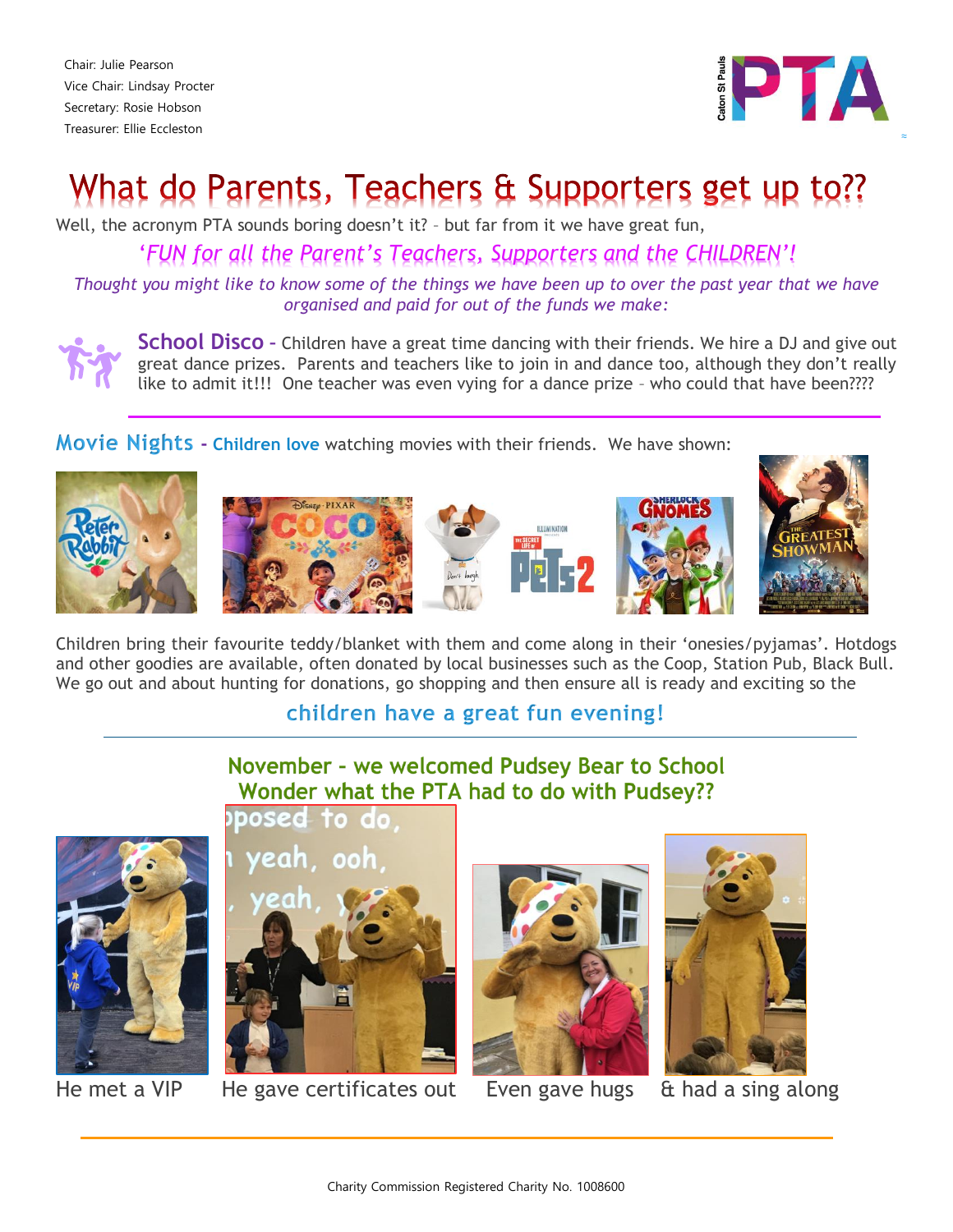## CHRISTMAS TIME

**Christmas Fair -** In December the school is vibrating with activities and excitement. The children love making things for the Christmas stalls and coming along to play the variety of games, including having a go at the 'Chocolate' tombola. The School choir sings AND of course we have a fab 'Santa's Grotto' including 'elves'. AND refreshments including 'mulled wine' & cakes. Local businesses get involved too.

We provided refreshments at the wonderful 'Nativity'



**Easter Bingo –** This is a favourite fun activity for everyone. Chocolate eggs are won by playing bingo. This year we had so many eggs donated by parents we donated some back to the school.

**GALA June/July** We prepared for the village Gala, the theme was <sup>*Beside* the Seaside'.</sup> It's great getting your hands full of glue and paint  $\circledast$  AND meeting new people.



Exciting or what? We love Nemo Team work-what it's all about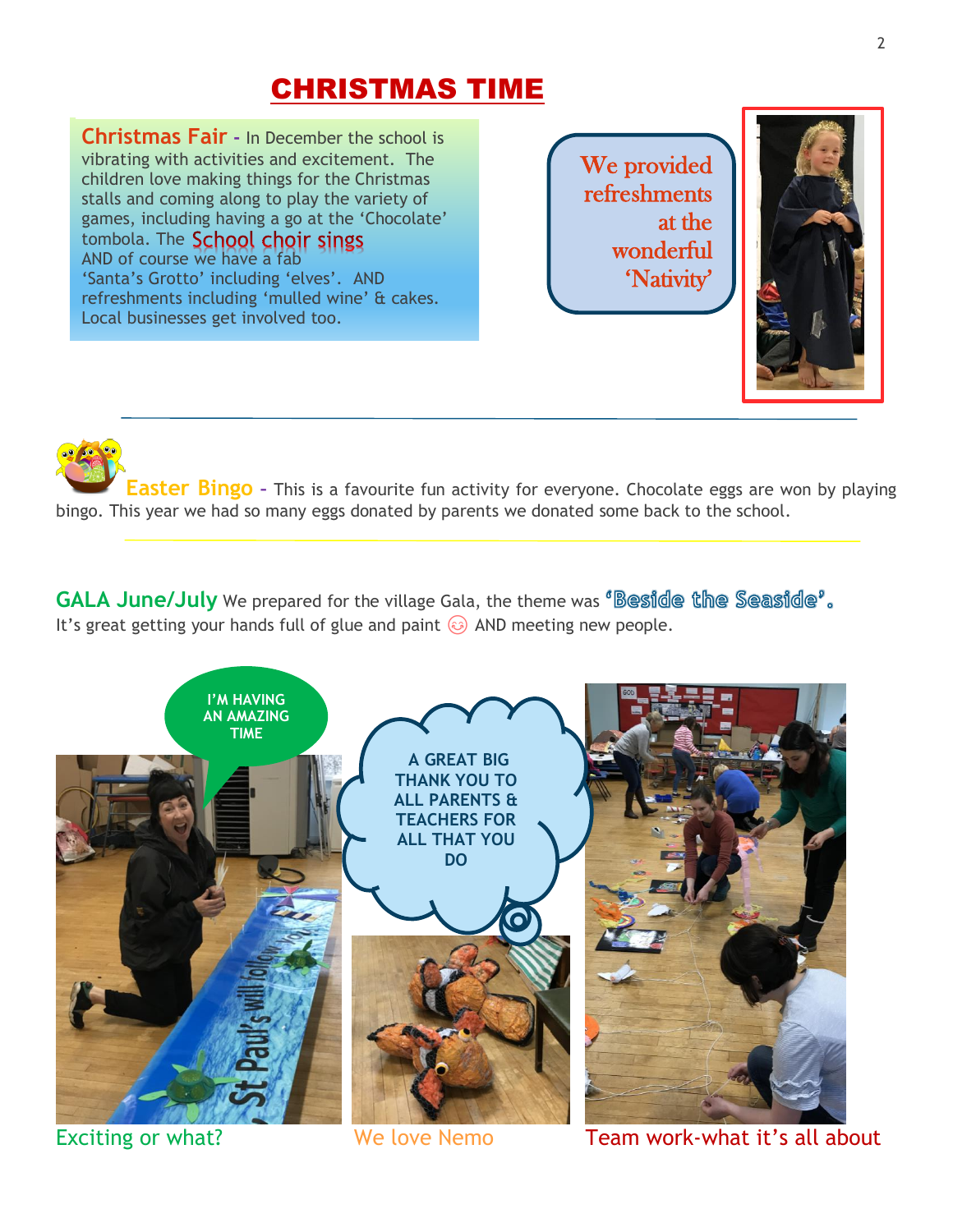

## **What an achievement! WELL DONE**



Lindsay adding the finishing touches







SCHOOL GALA FLOAT READY TO GO WHAT A TURN OUT OF CHILDREN WE HAD - EVEN IN THE RAIN - **FANTASTIC** 

### WE DID ICE LOLLY FRIDAY'S THROUGHOUT JUNE



nothing like an ice lolly to cool you down after a looooong week at school.

Then of course there was SPORTS DAY – Running, Eating, Barbecue, Medals – A great Team effort made it a wonderful day.